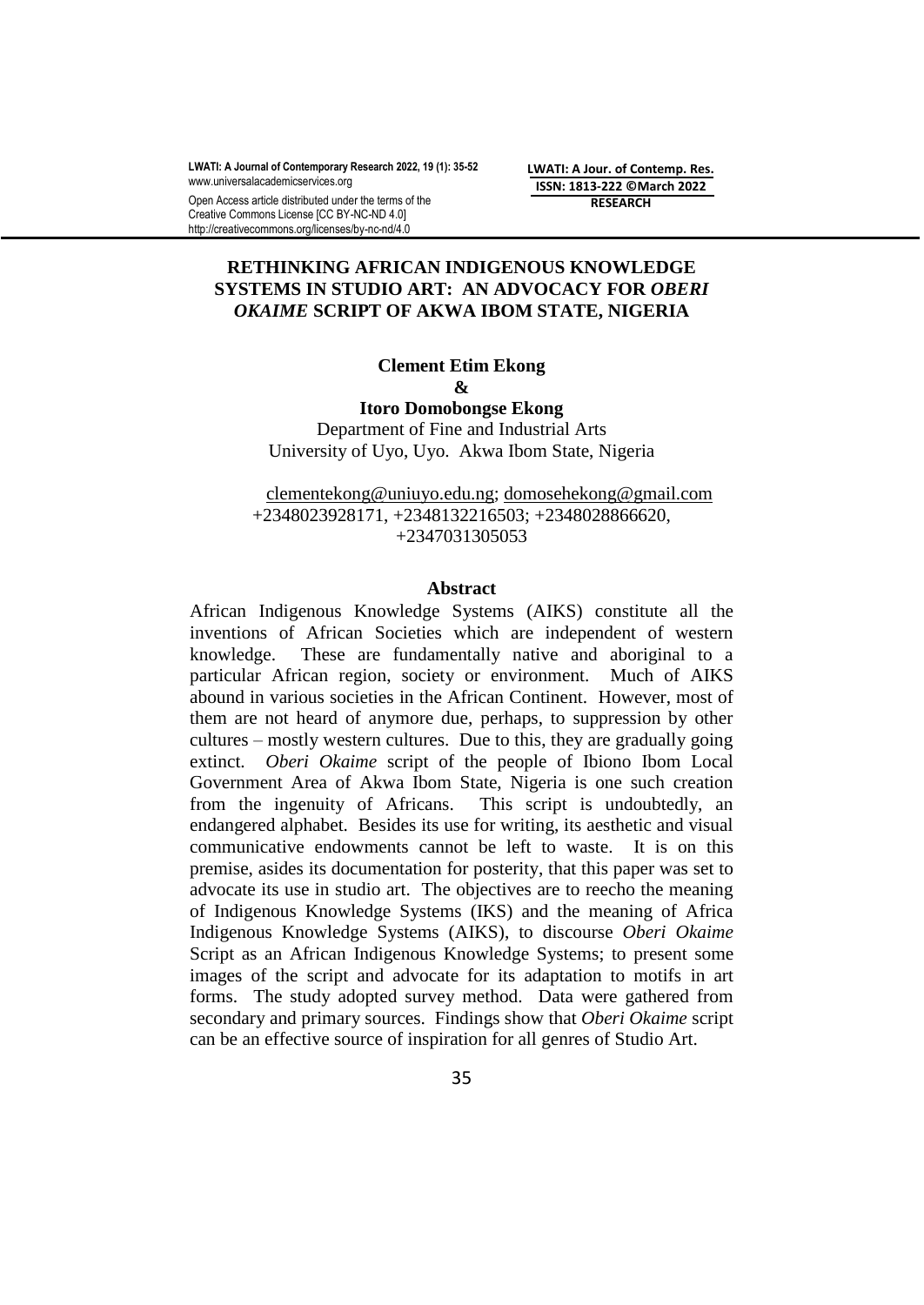**LWATI: A Jour. of Contemp. Res. ISSN: 1813-222 ©March 2022 RESEARCH**

**Keywords**: Advocacy, African Knowledge Systems, Medefaidrin, Numerals, *Oberi Okaime* Script.

# **Introduction**

There has been several attempts by scholars in and outside Africa to give dependable understanding to the concept of African Indigenous Systems (AIKS). This has given birth to different perspectives and conceptions of the concept. This is fundamentally due to individual differences. The conceptions and thoughts have made some people to feel, in their confusion, that Africa does not have anything like indigenous knowledge systems. This is argued against the preponderant social, cultural, economical, technological and ideological influence of Europe and America. This, undoubtedly, is one of the consequences of European and American hegemony which African states are majorly the victims.

The wrongful conception by the western world, that Africa is bereft of indigenous knowledge systems has also led to the thinking that she lacks writing systems. Arguably, the existence in most African societies of indigenous scripts, symbols and signs eloquently debunks the myth and statement that traditional African continent was bereft of graphic symbols in particular and Indigenous Knowledge Systems in general. The availability in different African societies of indigenous scripts such as Vai, Mende, Toma, hieroglyphics, Bagam, Kpelle, Oromo, Osmanga, Mandumbe, Bete, *Nsibidi* and, of course, *Oberi Okaime* of Akwa Ibom State of Nigeria is incontestable. However, most of them are neither heard of nor seen beyond their native areas. The seeming silence could be attributed to their conventional usage which may hardly go beyond their use as texts for communication among the natives.

The focus of this paper is on *Oberi Okaime* Script and Alphabets, one of the inventions that can be rightly categorised as a member of the African Indigenous Systems (AIKS). This is in consonance with, Nwankpa's (2) view that the word humanities can be approached as a branch of general studies that deals with the aspects of knowledge and civilization that are directly related to the human race and people in their day-to-day activities. Thus, the source's list of disciplines that are prima facie in the activities of man includes; Fine Arts/Visual Arts and Design (Studio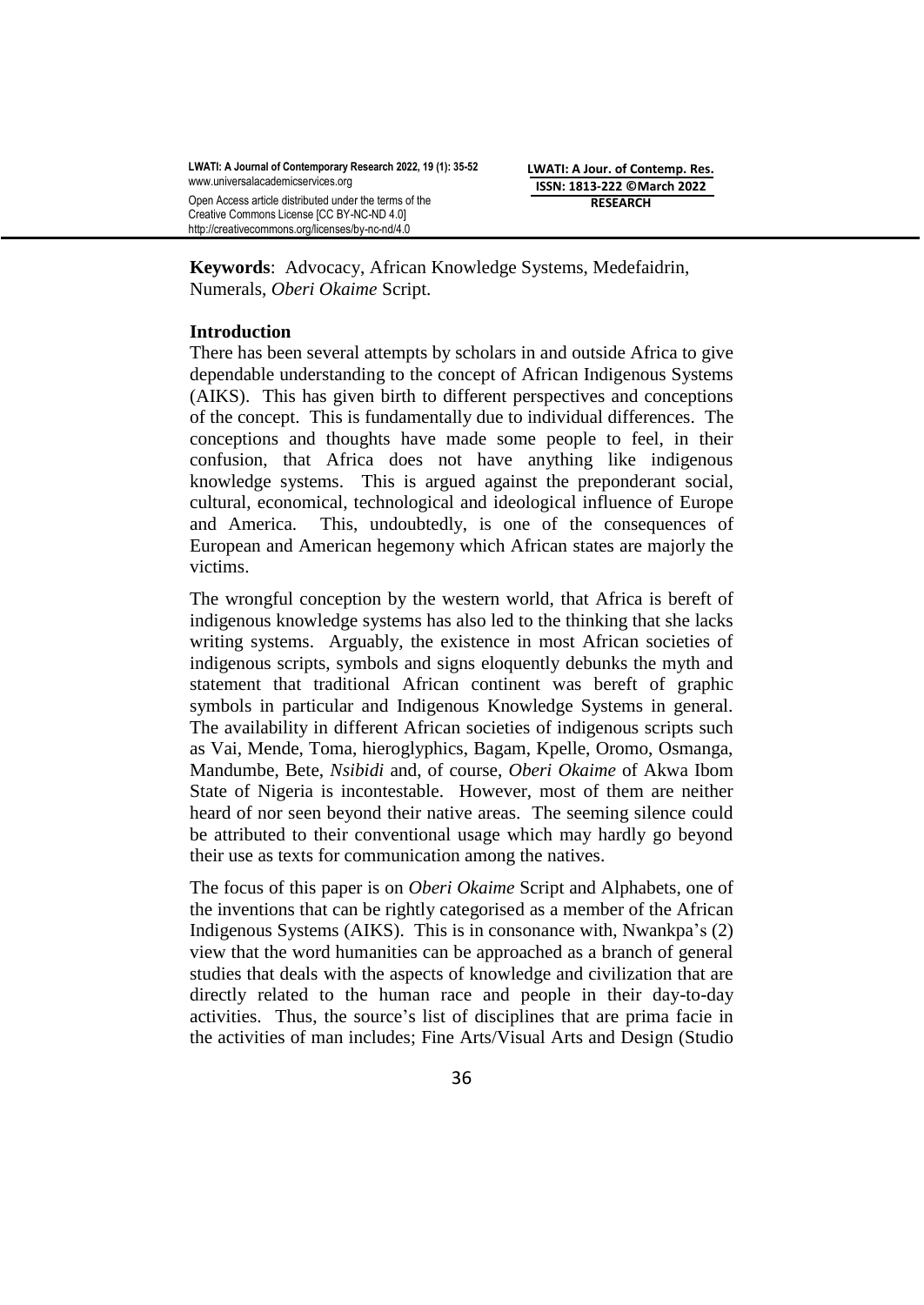Art), Linguistics and Language Art and; Theater Arts. Besides the seeming non-believe of the occidental and oriental divides of the world that Africa has a plethora of Indigenous Knowledge Systems that is independent of them, the Africans themselves do not seem to be concerned enough to propagate what belongs to them. A way of doing this is by intentional re-invoking of the AIKS on what they currently do. The arts are one platform to do this. Attempts, however, are made with *nsibidi* and *Adinkra*, though not yet enough. Similar attempts appear not to be made with most other African scripts. Therefore, proffering possible solutions by suggesting the propagation of *Oberi Okaime* Script through Studio Art becomes the burden of this paper. The object of the paper is to briefly look at Indigenous Knowledge Systems (IKS) and African Indigenous Knowledge Systems (AIKS); to present samples texts in *Oberi Okaime* script and; state why rethinking *Oberi Okaime* Script would be significant to Studio Art. The study depended on survey method where data were basically accessed through secondary and primary sources.

## **Indigenous Knowledge Systems (IKS)**

Indigenous Knowledge Systems (IKS) is also referred to as "traditional, endogenous or classical knowledge" (Maila and Loubser, 2003:276 cited in Nwankpa, 2). They are "the structures of information and understanding fundamentally local or ethnic to a people or community" (Nwankpa, 12). These knowledge systems are acquired, and developed by indigenous people via constant interactions with the people within their environment. Same is extended as they manifest in their daily activities including language, religion, spirituality, music, other creative arts, world view, agriculture, governance, conflict resolution, education, security and health care; all of which are intimately linked with the culture of the people and their daily live (Nwankpa, 3). "Indigenous Knowledge  $(K)$  is the local knowledge – knowledge that is unique to a given culture or society. IK contrast with the international knowledge system generated by universities, research institutions and private firms. It is the basis for local level decision making in agriculture, healthcare, food preparation, education, natural resources management, and a host of other activities in rural communities (Warren, 1991 cited in Nwankpa 4). They are the cumulative body of strategies, practice, techniques,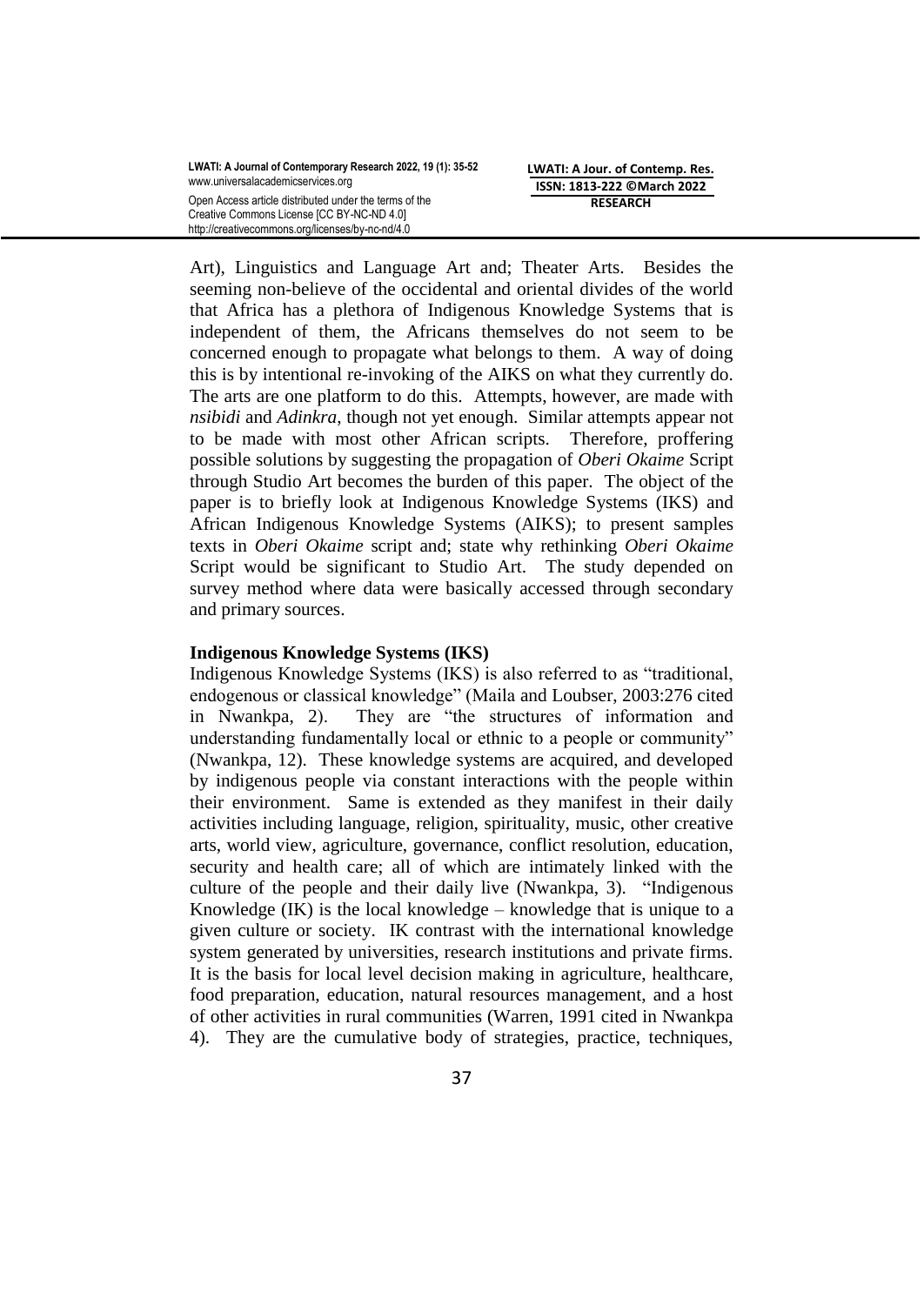**LWATI: A Jour. of Contemp. Res. ISSN: 1813-222 ©March 2022 RESEARCH**

tools, intellectual resources, explanations, beliefs, and values accumulated overtime, without the interference and impositions of external hegemonic forces (Emeagwali, 2014 cited in Balogun, 228). Indigenous knowledge is the information base for a society, it facilitates communication and decision making, they are dynamic and are constantly influenced by internal creativity and experimentation (Flavier, *et al* 1995:479) in Sampson (101). It is what people know and do, and what they have known and practiced for generations, Osawaru & Edegbe (194). They are knowledge indigenous to a people.

## **African Indigenous Knowledge Systems (AIKS)**

"African Indigenous Knowledge Systems (AIKS) are those methods associated with the knowledge production, including oral traditions and guidelines, which serve the needs and goals of the African people using resources which are local to the people" (Nwankpa, 3). African Indigenous Knowledge Systems is as old as the human race. They were used in African societies for various purposes depending on societal needs (Chinwanga, Musingagi and Mupa, 2013 cited in Osawaru and Edegbe, 194). The availability of artifacts in the African environments attests to the existence of AIKS in Africa even in pre-colonial periods. Canoes, hoes, paddles, knives, clubs, spears, pottery and other material cultural objects are evidences. There are more evidences "to confirm the ground breaking discoveries and achievements of Africans before the interruption of the West (Balogun, 228). Emeagwale 2014 cited in Balogun (228) presents a roll call, thus:

> *Among Africa's material artifacts and repositories are stone and bone tools; bronze, iron, copper, silver, and gold sculpture and jewelry; terra cotta figurines; engineered structures such as pyramids, underground tombs, stela, obelisks, temples, mosques, dams and granaries; rock carvings, drawings, inscriptions and paintings; and agricultural terraces, fortifications and navigational devices.*

Obviously, great and amazing feat had been achieved by traditional Africans through their Indigenous Knowledge Systems. One such feat is *Oberi Okaime* Script of Ibiono Ibom people of Akwa Ibom State of Nigeria. Undoubtedly, the people of Africa, in African societies, used to farm, hunt and eat prepared food before the arrival of the colonialist in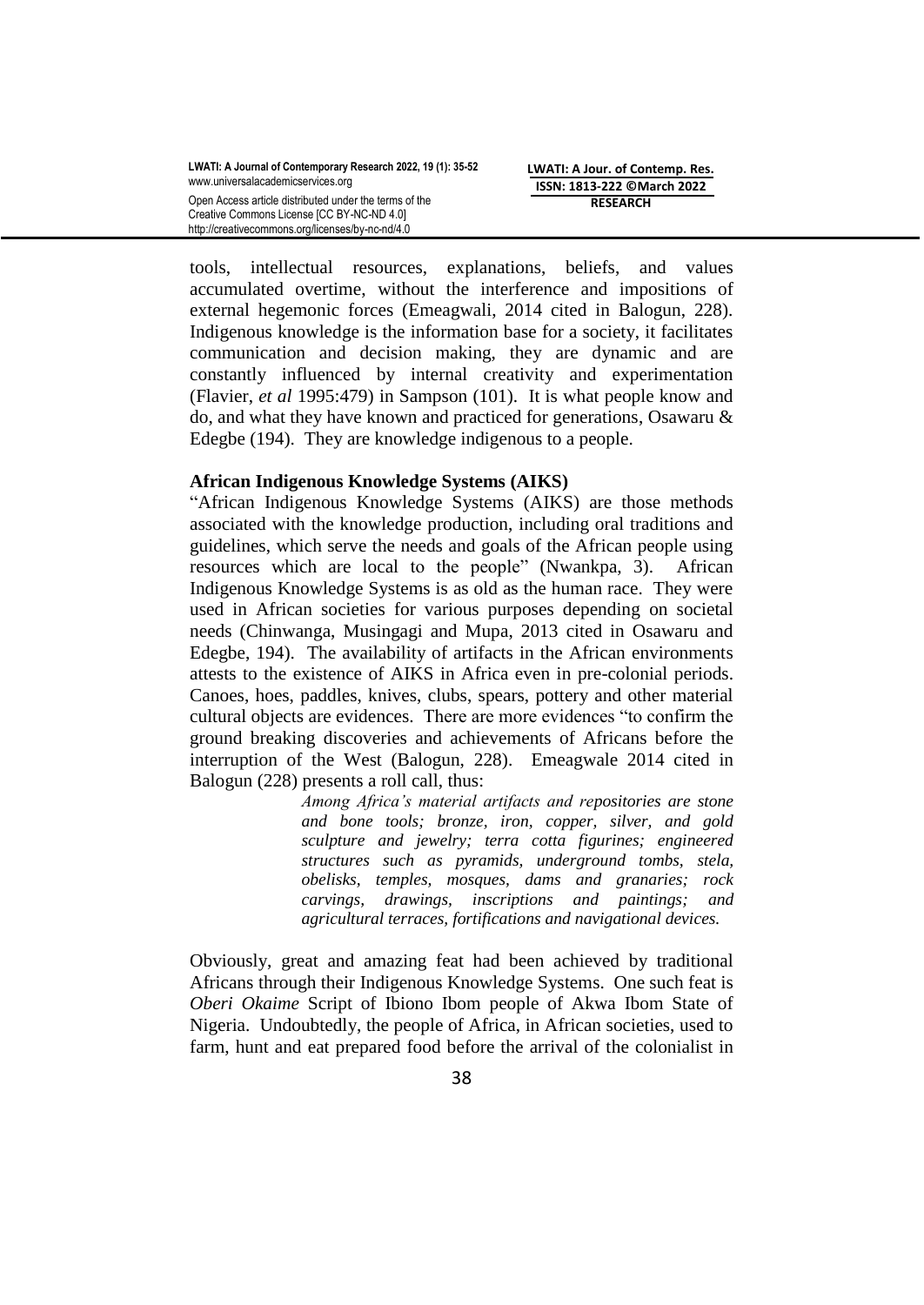**LWATI: A Jour. of Contemp. Res. ISSN: 1813-222 ©March 2022 RESEARCH**

their African colonies. They used to communicate, keep records, paint, draw and do decorations. They invented scripts, symbols and signs. These were possible through their Indigenous Knowledge Systems. Gudhlanga and Makaudze (2012) cited in Nwankpa (3) in the affirmative observe that "Africa did not learn about civilization and technology from Europe". There is no gainsaying that Africa is the cradle of world civilization since she was the first to lead in civilization and technology in the earliest time of human history. This feat was achieved through her indigenous knowledge systems. Therefore, it would not be an overstatement to aver that Europe and America and recently, China which now appears to dominate global economy and modern technology are building on the structures of African economy and technology. It is indisputable that the Great Pyramid of Giza, a product of African Knowledge Systems, located at Cairo in Egypt, in Africa "is the only wonder of the ancient world that has survived to the present day" (History.Com Editors, 2019).

Unfortunately, the western world at most times sees Africa as a dark continent; she therefore does not see anything good in Africa. Paradoxically, they keep exploiting Africa, since the period of the scramble and partitioning of the continent till date. Their selfish notion of Africa and the African Knowledge Systems has given rise to the suppression of the systems to their (West) advantage. They, therefore, "regard African Indigenous Knowledge Systems, traditions, customs as diabolic, backward and without theories to prove the various claims (Osawaru and Edegbe, 194). It is through this lens that African Gin (*Ogogoro*), for instance, is branded illicit gin. The adjective, illicit, is used deliberately to "murder" the product in favour of similar products from the West. It is not worthy that, both the gin made in the West and the one made in Africa are produced by the same process of distillation.

Though, it might not be recognized and reckoned with in the mainstream science and technology "Ancient African civilizations bore sophisticated knowledge systems deeply embedded in local culture and social politic … such knowledge has adapted to the times to serve pressing social issues and challenges" (Emeagwale and Dei, 2014 cited in Balogun, 228). African Indigenous Systems, by their nature, are not easily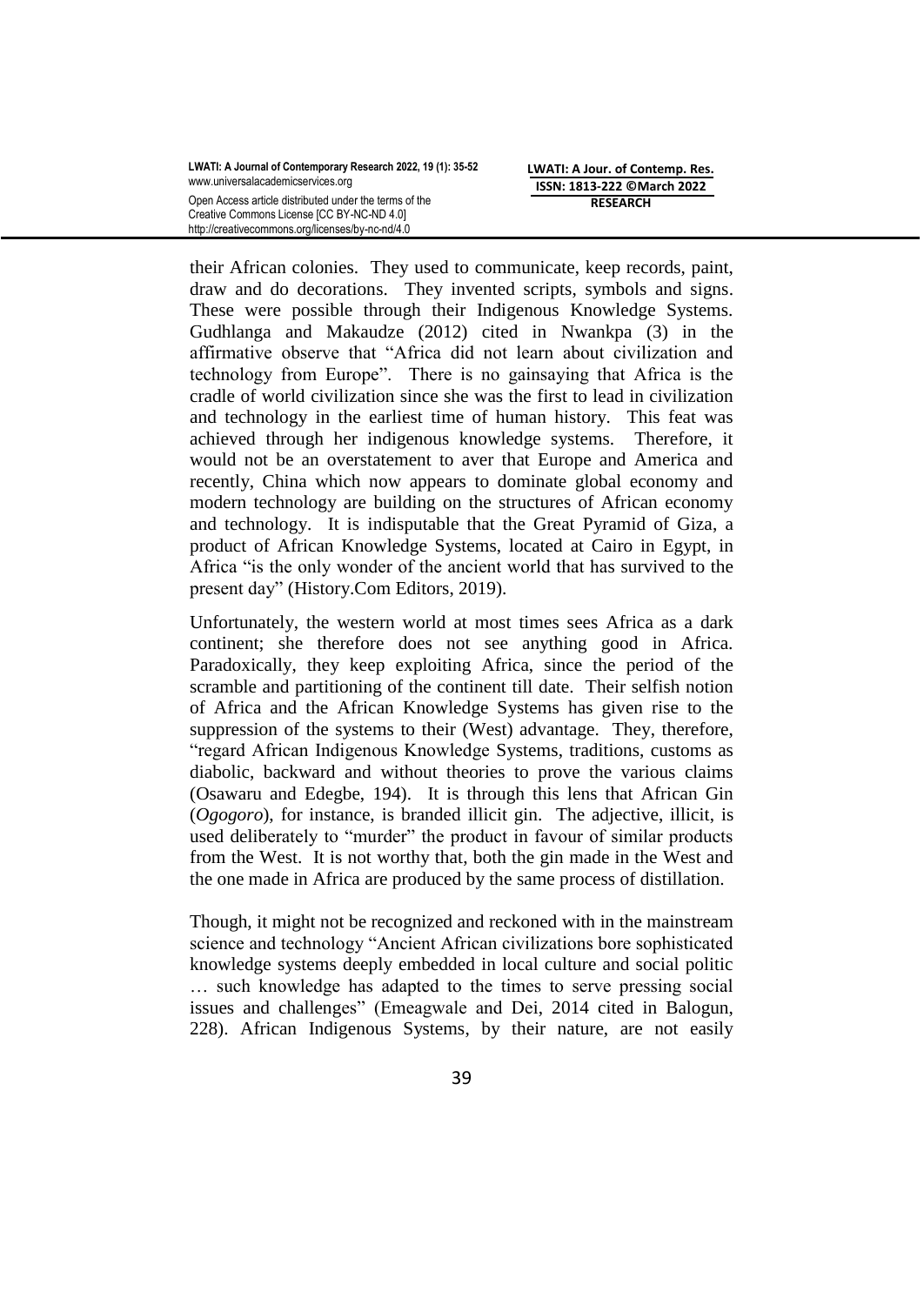transferable since the process of knowledge transmission is generally by oral tradition. Although AIKS differs from society to society, they have similar goals. They are created to solve existing problem(s). They were basically for training of the young ones on the societal norms, standards, beliefs and values. African Indigenous Knowledge went beyond socialization of the young generations in the norms, beliefs and opinions of the larger society to placing strong emphasis on acquisition of practical skills and knowledge which were useful to the learner and the society at large (Osawaru and Edegbe, 194). The source also observes that its "major concern was on social responsibility, job orientation, political participation and spiritual and moral values". African Indigenous Knowledge Systems begin from the local environment. They were given rise to by challenges in the different African societies based on their respective occupations and trades, viz, farming, fishing, hunting, building and general management of family units and villages/clans. African Indigenous Knowledge Systems were used in religion, laws and customs of the respective indigenous people. It impacts were felt in governance, ethics, orientation, medicine, art, craft, technology, and communication. Same were used for passing down what was known from generation to generation.

## *Oberi Okaime* **Script**

*Oberi Okaime* Script was invented, developed and used for teaching in schools in the 1930s, and beyond, by adherents of *Oberi Okaime*, a religious group in Ibiono Ibom Local Government Area of Akwa Ibom State of Nigeria (Abasiattai, 98; Ekong, 115); Urua and Gibbon (np). It was founded in order to interpret Christianity from the African cultural, religious and cosmological point of view (Abasiattai, 98; Ekong, 115) and as a result of the wish for a distinct variety of Christianity that would be suited to Ibibio people (Urua and Gibbon, np). The writing system was invented by Michael Ukpong and Akpan Udofia (Adams, 24; Ekong, 115; Urua and Gibbon, np).

The development of *Oberi Okaime* Gibbon, Ekpenyong, Moses and Urua, np; Abasiattai (98) by Ibibio people of Africa through the African Indigenous Knowledge Systems is a feat that has stunned many, especially the colonial rulers. No wonder Abasiattai (98) describe it a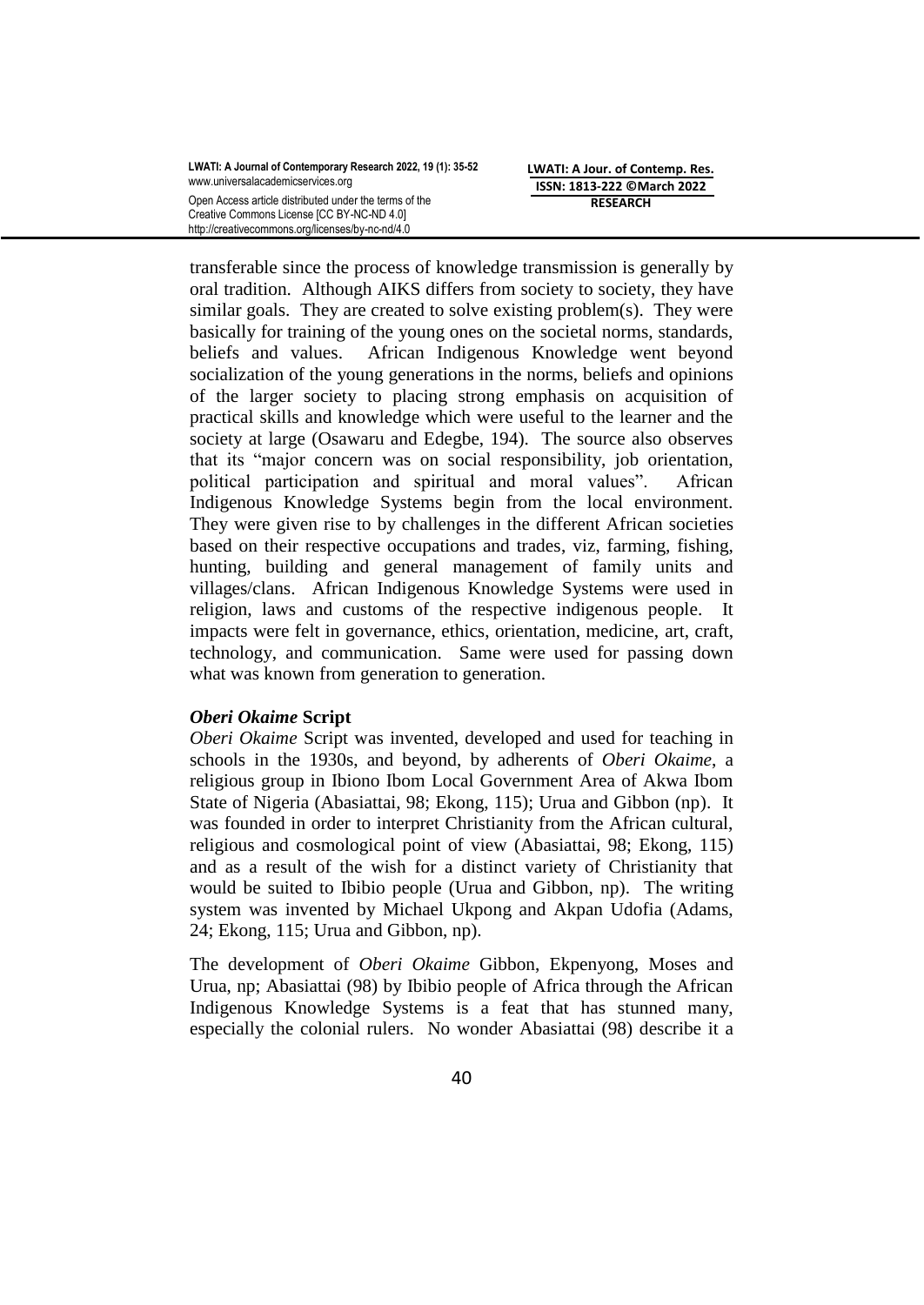mystery. Adams (25) observes: "from a vague vocabulary and a series of loops, crosses and other signs the vocabulary and orthography reached quite an advanced stage of development". Abasiattai (98) describes it as the 10th wonder of the world, and observes

> *but for a small community with little formal education to invent an alphabet, a language, and a numerical system, and use them consistently, as an enterprise of such staggering intellectual difficulty that one is tempted to look for a longer historical provenance.*

The script was used by the religious group in centres where they spread to, namely; Ntan Mbat, Obod Ekom, Ikot Andem Itam; Ididep, Ikpe Annang, Edem Iyere, Uruan and Ibesikpo. Summarily, the script had made it appearance in Ibiono, Itu, Uyo, Uruan, Ikono and Ibesikpo Local Government Areas of Akwa Ibom State, Nigeria. Some sample images of *Oberi Okaime* script, notes and letters written in the script are shown in figures  $1 - 9$ .

#### **Some Images showing the use of** *Oberi Okaime* **Script**



**Figure 1**: *Oberi Okaime* orthography, alphabets **Source**: Adams, R. F. G. (1947)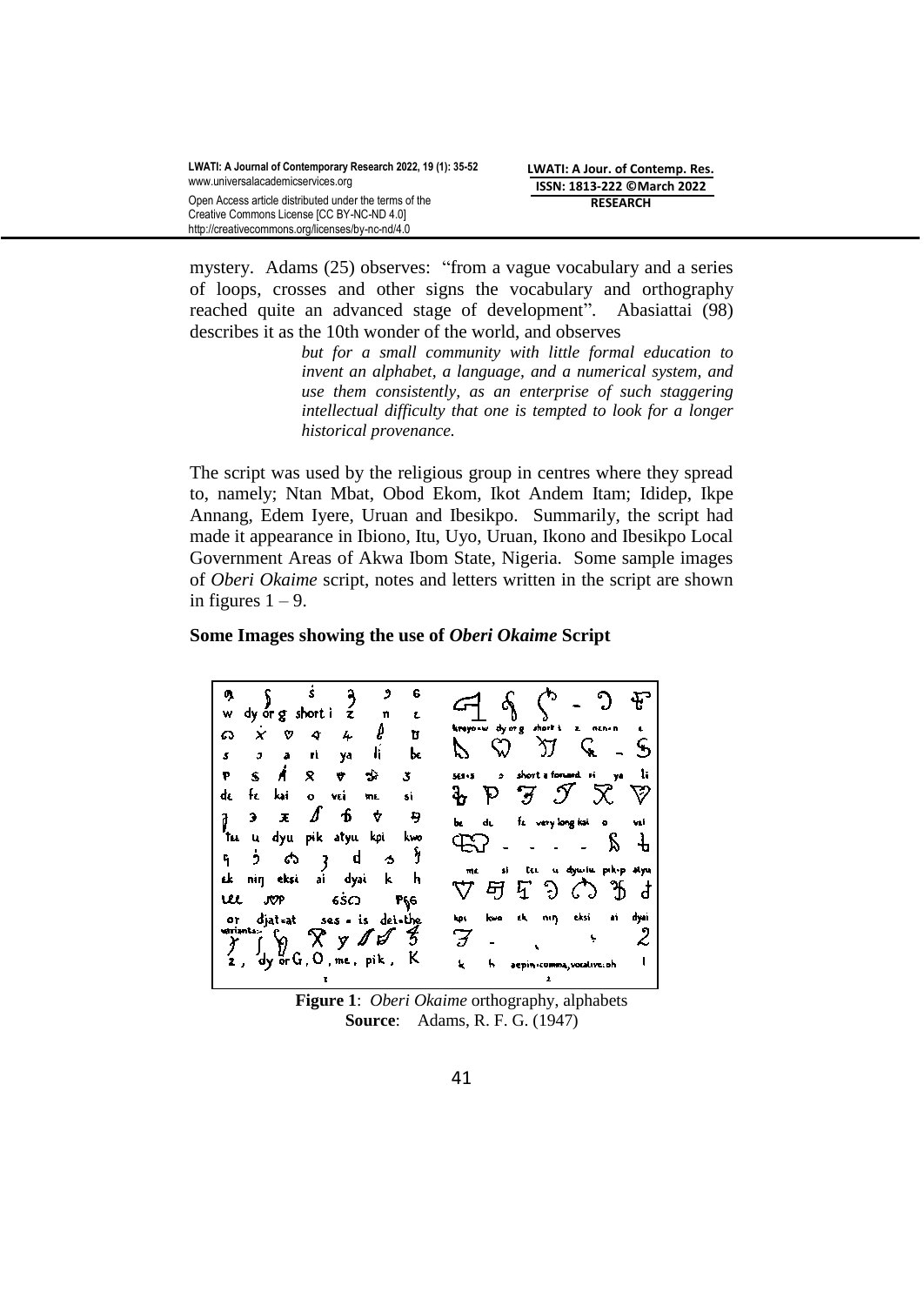Open Access article distributed under the terms of the Creative Commons License [CC BY-NC-ND 4.0] http://creativecommons.org/licenses/by-nc-nd/4.0

**LWATI: A Jour. of Contemp. Res. ISSN: 1813-222 ©March 2022 RESEARCH**



**Figure 2**: Manuscript in *Oberi Okaime* Script **Source**: Abasiattai, M. B; Library (2012)

| $\mathbb{A}$ 29 adipikn<br>$\frac{\pi}{2}$ i siri $\bigwedge$ is finger<br>$L$ $\overline{f}$ so edipatric<br>4 2 greid if is thats | P. Subarpea Fan For Josephi Tender T                                                         |
|-------------------------------------------------------------------------------------------------------------------------------------|----------------------------------------------------------------------------------------------|
| LH 31 aditrita<br>A 3 sets: f 17 Aiget                                                                                              | + { habei ng gión seo gin X chigis.ng solidicy.                                              |
| LEI 32 seikunupt<br><b>⊽a sidū ji iš kius</b> ni                                                                                    | train alivergno babair voipsis ossis viipse.                                                 |
| H 33 cdifaigi<br>全 a dyits (色 in aitrik                                                                                             | angiar zuw catering see som X ogsgio. 2.<br>Economic of the observe eigens of the contract   |
| $\mathbf{X}$ J4 edifiedint<br>* 6 taviai   A so calistia<br>y 7 tuda LL 11 ediam LA 35 editingo                                     | The most pape see house now was adult seen                                                   |
| $L$ if $36$ addition<br>↑ 8 úlia   12 udignoid                                                                                      | è Jakis diasport minor vad un gu organ Angis                                                 |
| A ? pike It is adiactes If it aduligat                                                                                              | bicoup theo ter and squir - the reden.                                                       |
| $\overrightarrow{f}$ to partial $\sqrt{q}$ 24 adiache. $\int_{\overrightarrow{f}}$ 38 adiaconi                                      | V Foliosy, un sillo vol nelisan, cove 150                                                    |
| $H$ = trite: $\frac{1}{2}$ 25 edidyts $\frac{1}{2}$ 29 edisitrik<br> =  ¤ kanapt  ↓¥ 26 zabitanisi 40 40 krzido                     | svévoució sia sido vid qu dovena sió.                                                        |
| $H$ steigt $\downarrow \downarrow \eta$ oftfude $\downarrow \theta$ 60 schools                                                      | è Adjo come gi neo sienid nel apolo.carezo                                                   |
| X 14 fudist LA 28 colitia VO 80 aidude                                                                                              | sidentity design politicial and poolities<br>t Cluis nga Jazigas de nga zana na tulisation . |
| 20 noo dyitado                                                                                                                      |                                                                                              |

**Figure 3**: *Oberi Okaime* Medefaidrin numerals 1 – 40; 60 and 80 **Source**: Urua, Eno-abasi (2010)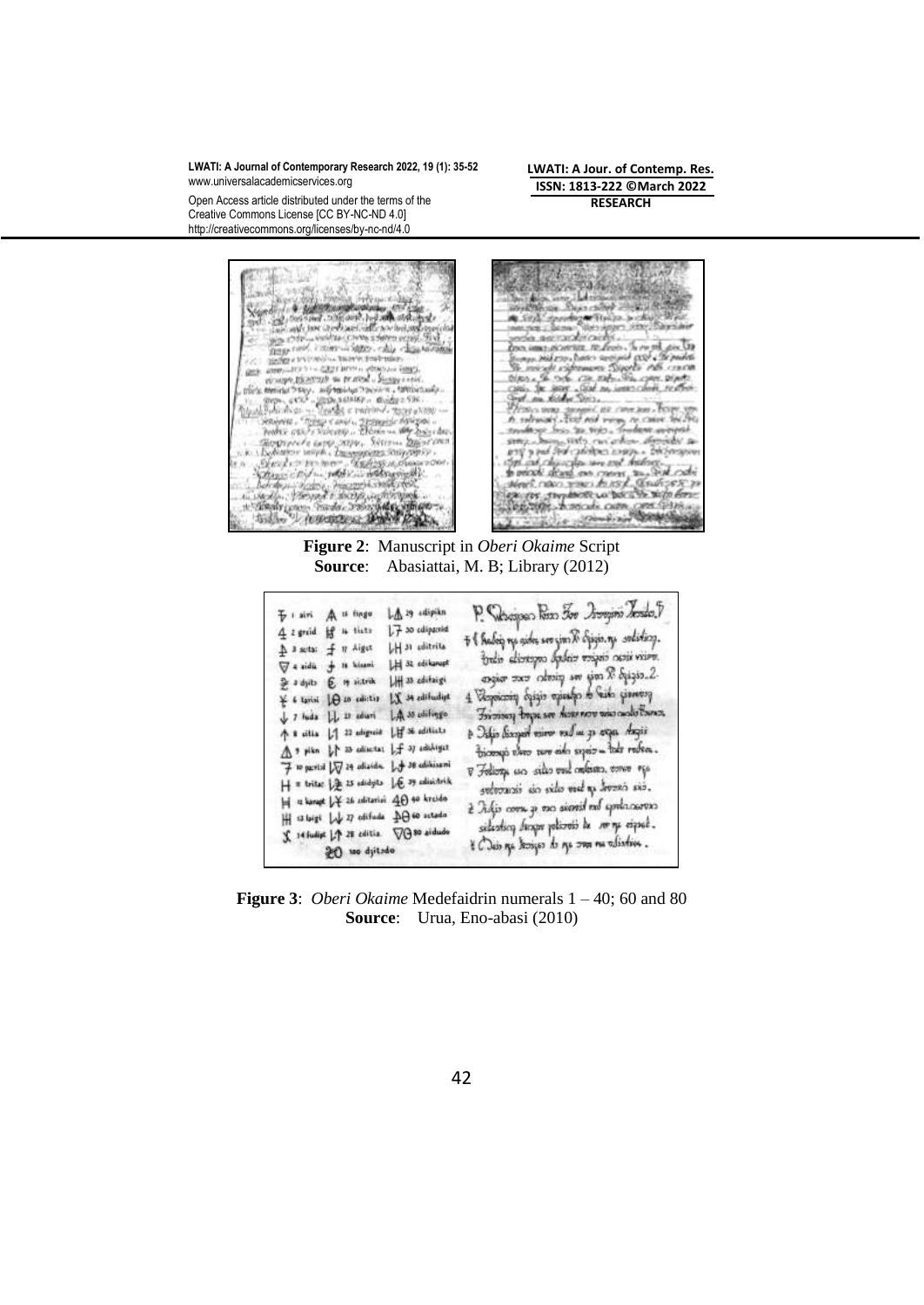http://creativecommons.org/licenses/by-nc-nd/4.0

Open Access article distributed under the terms of the Creative Commons License [CC BY-NC-ND 4.0]

**LWATI: A Jour. of Contemp. Res. ISSN: 1813-222 ©March 2022 RESEARCH**

| ۱              | 7 | 11 | ₩  | 30   | ψŦ         |
|----------------|---|----|----|------|------------|
| $\overline{2}$ | 4 | 12 | Ħ  | 39   | ψE         |
| 3              | 4 | 13 | H  | 40   | $4\theta$  |
| 4              | ∇ | 4  | \$ | 60   | $4\theta$  |
| 5              | z | 15 | ٨  | 80   | ∇θ         |
| 6              | ş | 16 | K  | 103  | àθ         |
|                | Ψ | 17 | £  | 200  | 70         |
| 8              | ተ | 18 | f  | 507  | Ψ          |
| 9              | И | į9 | €  | 400  | $\star$ 00 |
| 10             | 7 | 20 | ψθ | 8000 | 4900       |

**Figure 4**: *Oberi Okaime* numerals **Source**: Rovenchak, Andrij (2012)

| <b>ARREARER REAR ARREARER REAR</b> |
|------------------------------------|
| ぶっぷるとそそちよう ママリアリマ そくちゃくひょう         |
| ひでのマママアママママママママママママママ              |
| しんら いんら しゅうかりりつつ クウフフクタロ           |
| A AA AA AAA A AAAA AAAAAA B        |

 **Figure 5**: *Oberi Okaime* Medefaidrin Numerals 61 – 120 **Source**: Abasiattai M. B. (2008)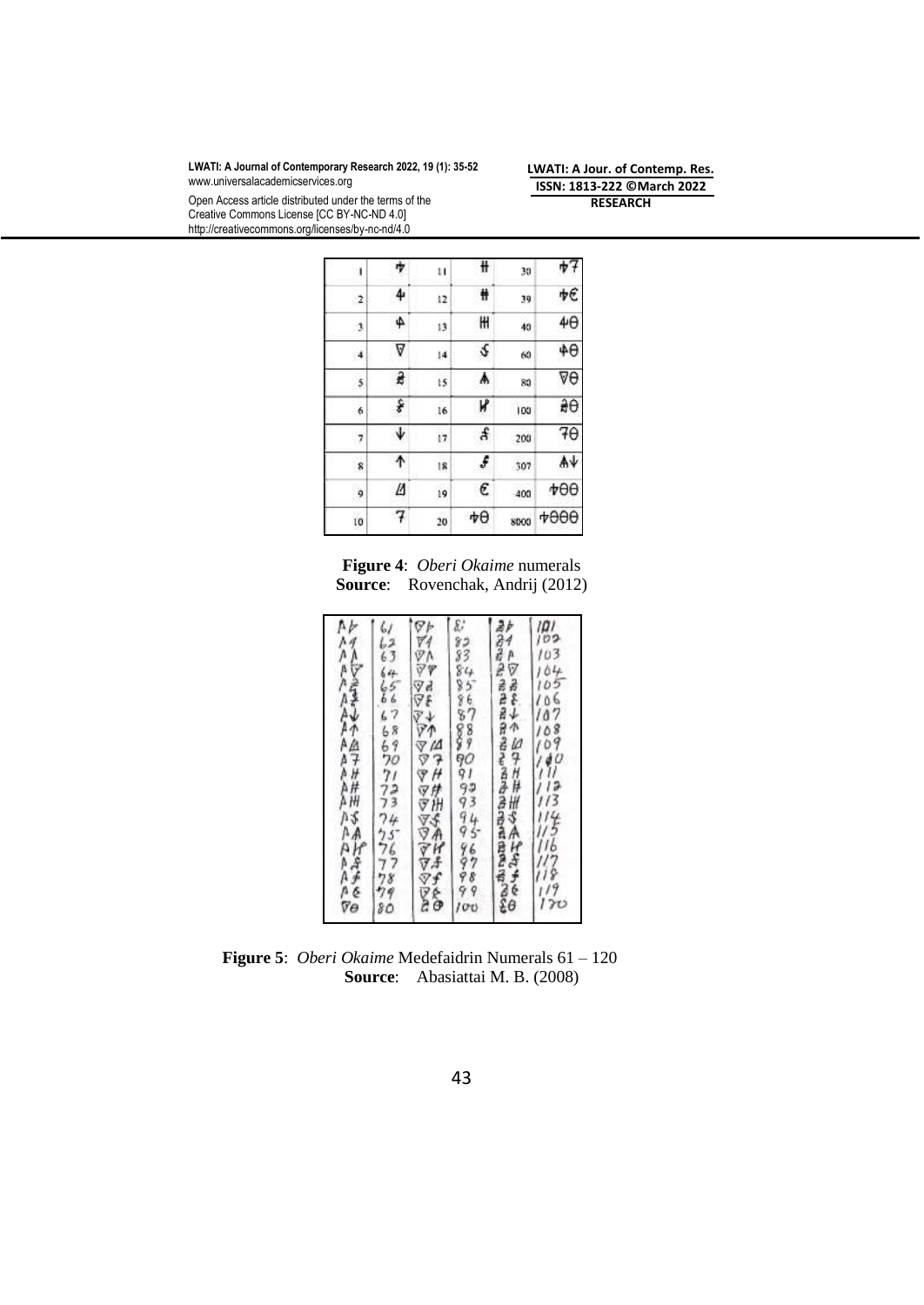Open Access article distributed under the terms of the Creative Commons License [CC BY-NC-ND 4.0] http://creativecommons.org/licenses/by-nc-nd/4.0

**LWATI: A Jour. of Contemp. Res. ISSN: 1813-222 ©March 2022 RESEARCH**



**Figure 6**: *Oberi Okaime* Medefaidrin Numerals 541 – 600 **Source**: Abasiattai M. B. (2008)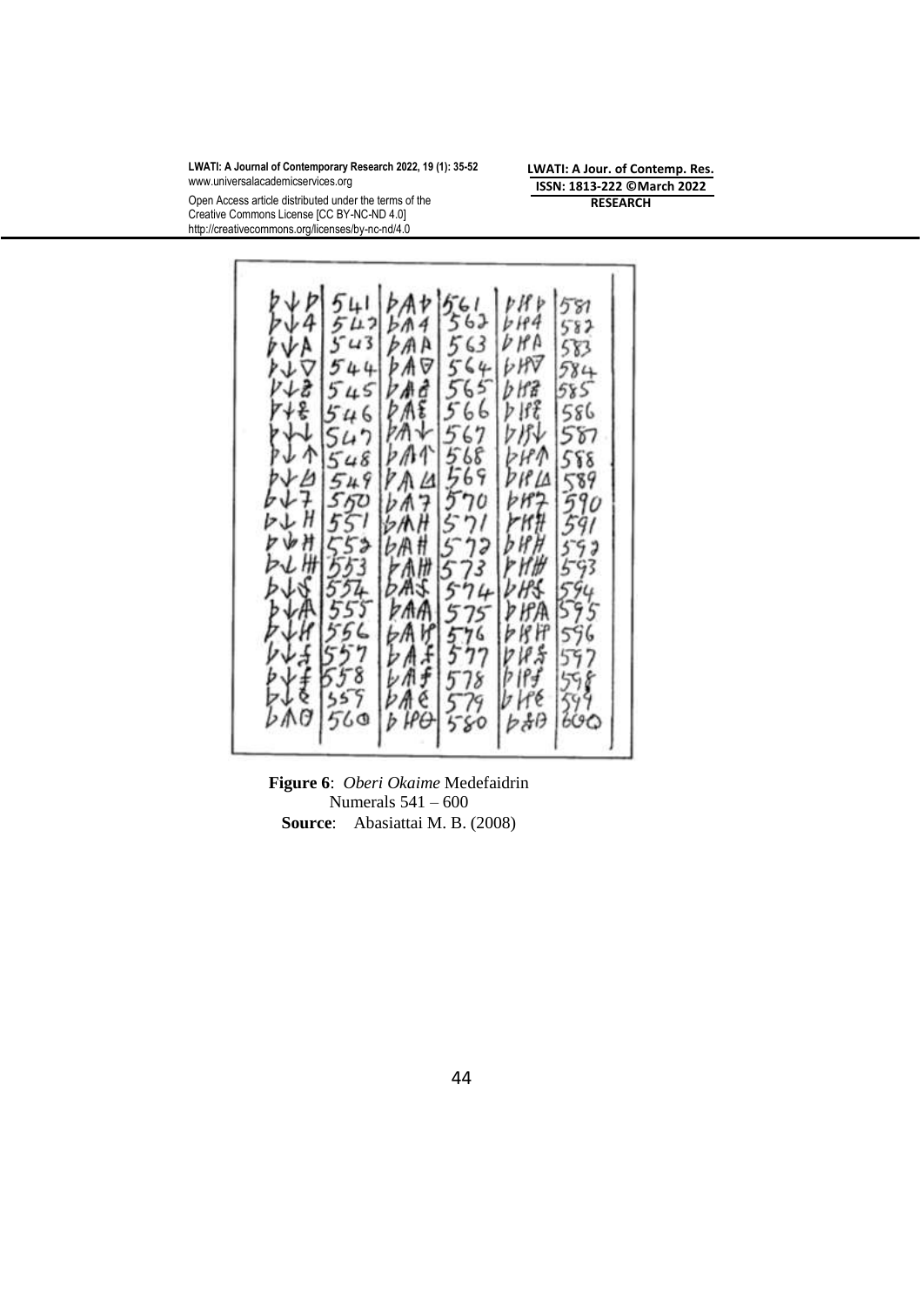Open Access article distributed under the terms of the Creative Commons License [CC BY-NC-ND 4.0] http://creativecommons.org/licenses/by-nc-nd/4.0

**LWATI: A Jour. of Contemp. Res. ISSN: 1813-222 ©March 2022 RESEARCH**

ga Ribiosippe icayo ye ke xibobs, nao puo mohasy.<br>11 ya Seasimple Benominin, nejus ka sincreo ya uro in herija. icar sec nomis de man provin sip sala ya ciliyoinga vyyging nasilsan main Palipah. Duoin zu Agirii yr Anidde, yr odinnif ad  $5.5^{\circ}$  $\begin{array}{c}\n\frac{1}{2} \\
\frac{1}{2} \\
\frac{1}{2} \\
\frac{1}{2} \\
\frac{1}{2} \\
\frac{1}{2} \\
\frac{1}{2} \\
\frac{1}{2} \\
\frac{1}{2} \\
\frac{1}{2} \\
\frac{1}{2} \\
\frac{1}{2} \\
\frac{1}{2} \\
\frac{1}{2} \\
\frac{1}{2} \\
\frac{1}{2} \\
\frac{1}{2} \\
\frac{1}{2} \\
\frac{1}{2} \\
\frac{1}{2} \\
\frac{1}{2} \\
\frac{1}{2} \\
\frac{1}{2} \\
\frac{1}{2} \\
\frac{1}{2} \\
\frac{1}{2} \\
\frac{1$ ri mó fyr sodizzionigin mar tests such Liziold осилио от ke raco ankis, canis nyur cayos unung nilis ga nugasi danne Super sito giano ya divizo ya Firipigio Stoppelm andisasje<br>chem solio, hamal razo dividigio angos ano colo, sin<br>notispian giano chemoso ya chiging maro Soligio colonista<br>scen taino divisos da Raina ver Solivine Dyn maro sh  $\frac{1}{2}$ <br>seem gives straing the piece on Solving Lynning site, you also strain<br>sie band nois.<br>The support of the spin dominique, such as extern of<br>oping integral diffusions.<br>The laying Ribrarian Continue.<br>Simpling There  $y_{\text{sys}}$  )  $y_{\text{sys}}$   $y_{\text{sys}}$  .

**Figure 7**: A letter in *Oberi Okaime*  Medefaidrin Script **Source**: Adams, R. F. G. (1947)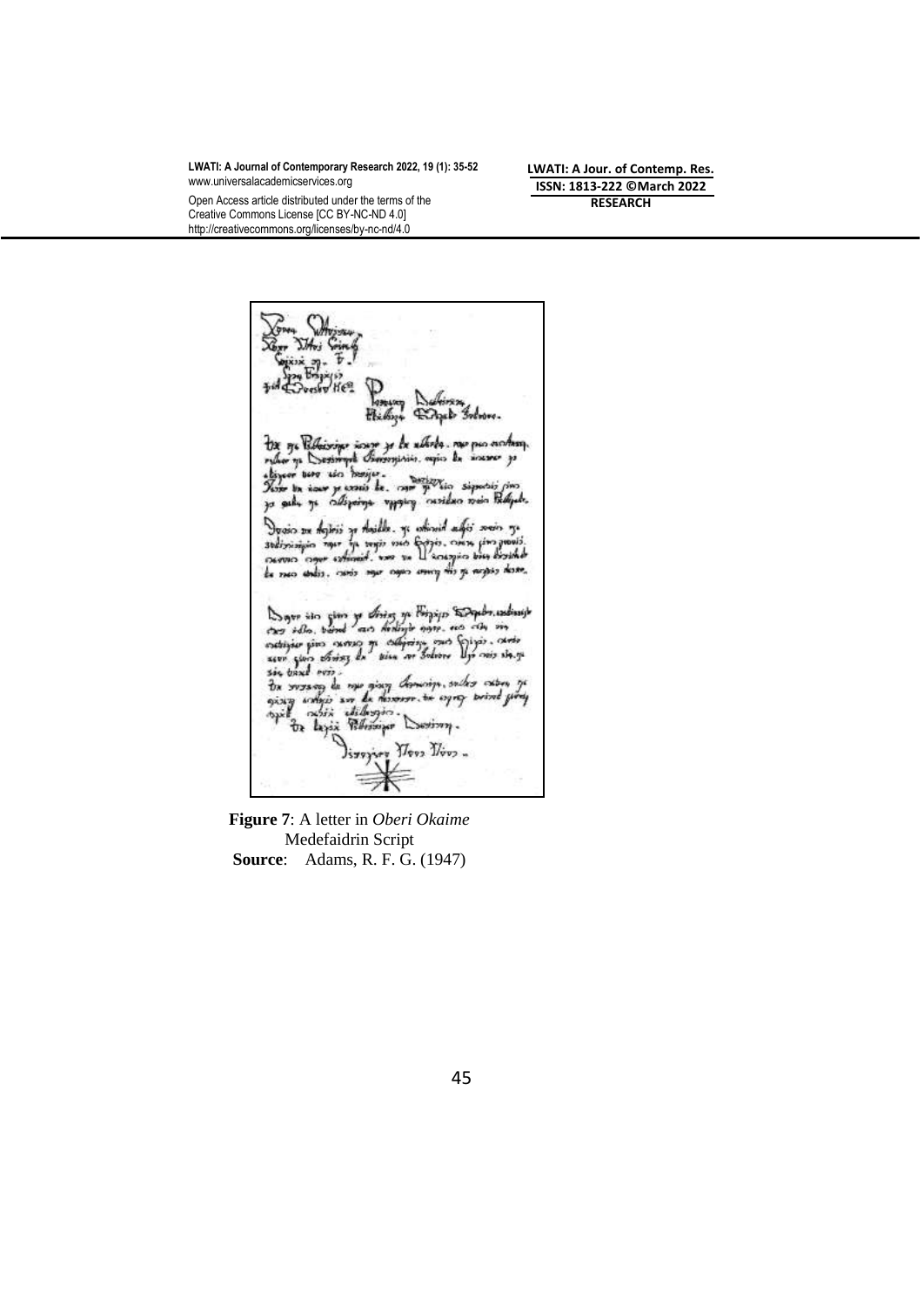**LWATI: A Jour. of Contemp. Res. ISSN: 1813-222 ©March 2022 RESEARCH**

Open Access article distributed under the terms of the Creative Commons License [CC BY-NC-ND 4.0] http://creativecommons.org/licenses/by-nc-nd/4.0

G ž  $\epsilon$ 

**Figure 8**: Psalm 23 written in *Oberi Okaime*  Medefaidrin Script **Source**: Abasiattai M. B. (2008)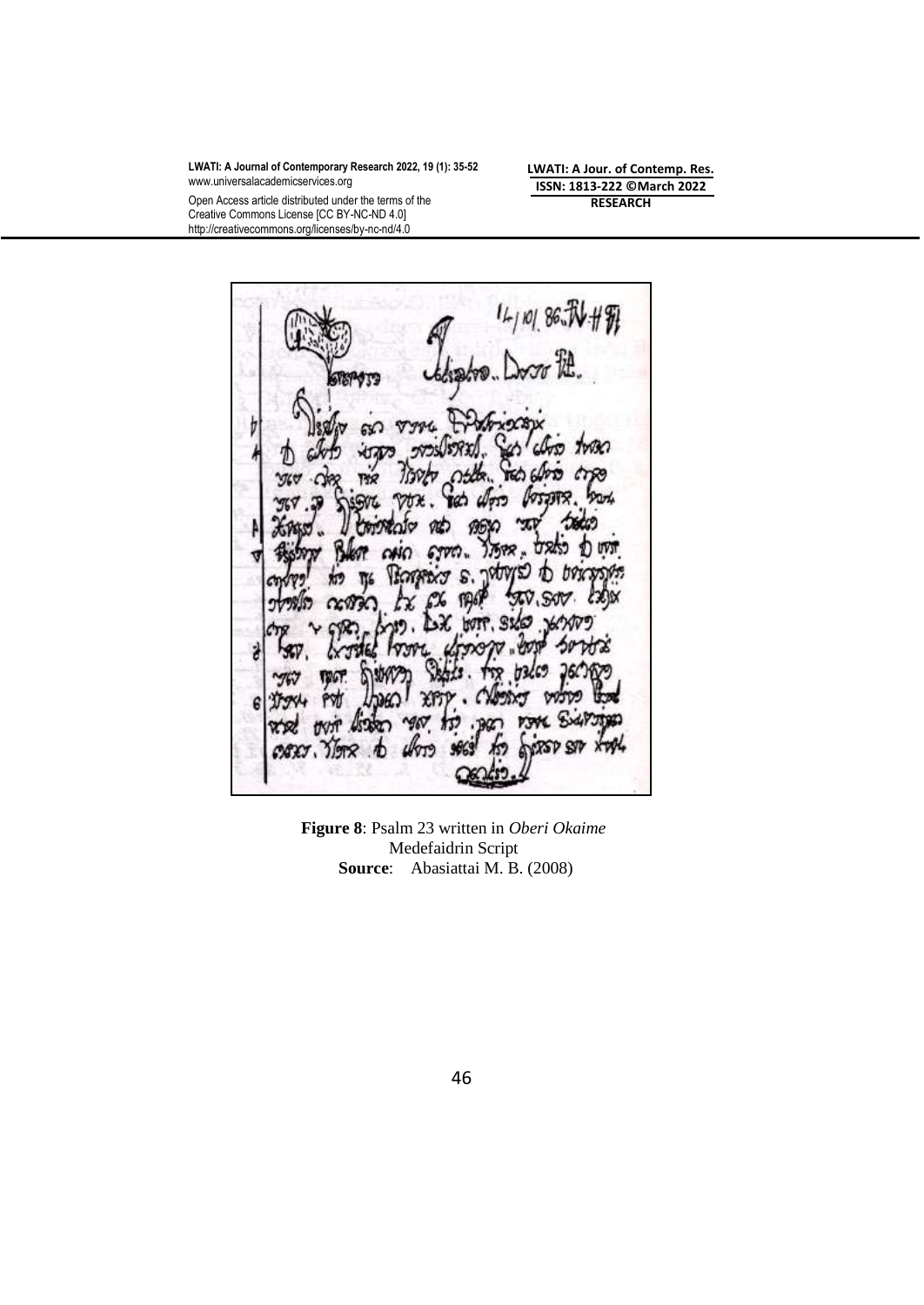Open Access article distributed under the terms of the Creative Commons License [CC BY-NC-ND 4.0] http://creativecommons.org/licenses/by-nc-nd/4.0

**LWATI: A Jour. of Contemp. Res. ISSN: 1813-222 ©March 2022 RESEARCH**

Lygung Vescope sav tosules 12 Desex Essolillargens song eseu boss Vou Juan it apie pritone blo Arry Brzowis it apie za Bolszear Sistes of open 30 Financialism PH Any Giscovier it apis y Velongsh no soliting Fider Dischigon The Fording of desistance of favorite A. P. Xunt Divisor xycling wood der Village St. 2009 calls 300 Personal Protiging

**Figure 9**: Scanned unprocessed Notebook in *Oberi Okaime* Medefaidrin Script **Source**: Urua and Gibbon (2009)

#### **Rethinking** *Oberi Okaime* **Script in Studio Art**

One of the most dependable ways of preserving traditions is found in the arts. Studio Art has remained as one of the most dependable primary sources of historical records. This is evident in the drawings on the walls of caves and rocks – cave arts. They are also found in the remains of ancient cultures via their material culture. Pottery sherds, for instance, have been used over the years to reconstruct history. It has helped ethnographers, archeologists and others working in the preservation of culture. Therefore, using *Oberi Okaime* Script as motifs on studio art forms would not only enhance the aesthetic of the form, but would also help preserve the already endangered *Oberi Okaime* Script.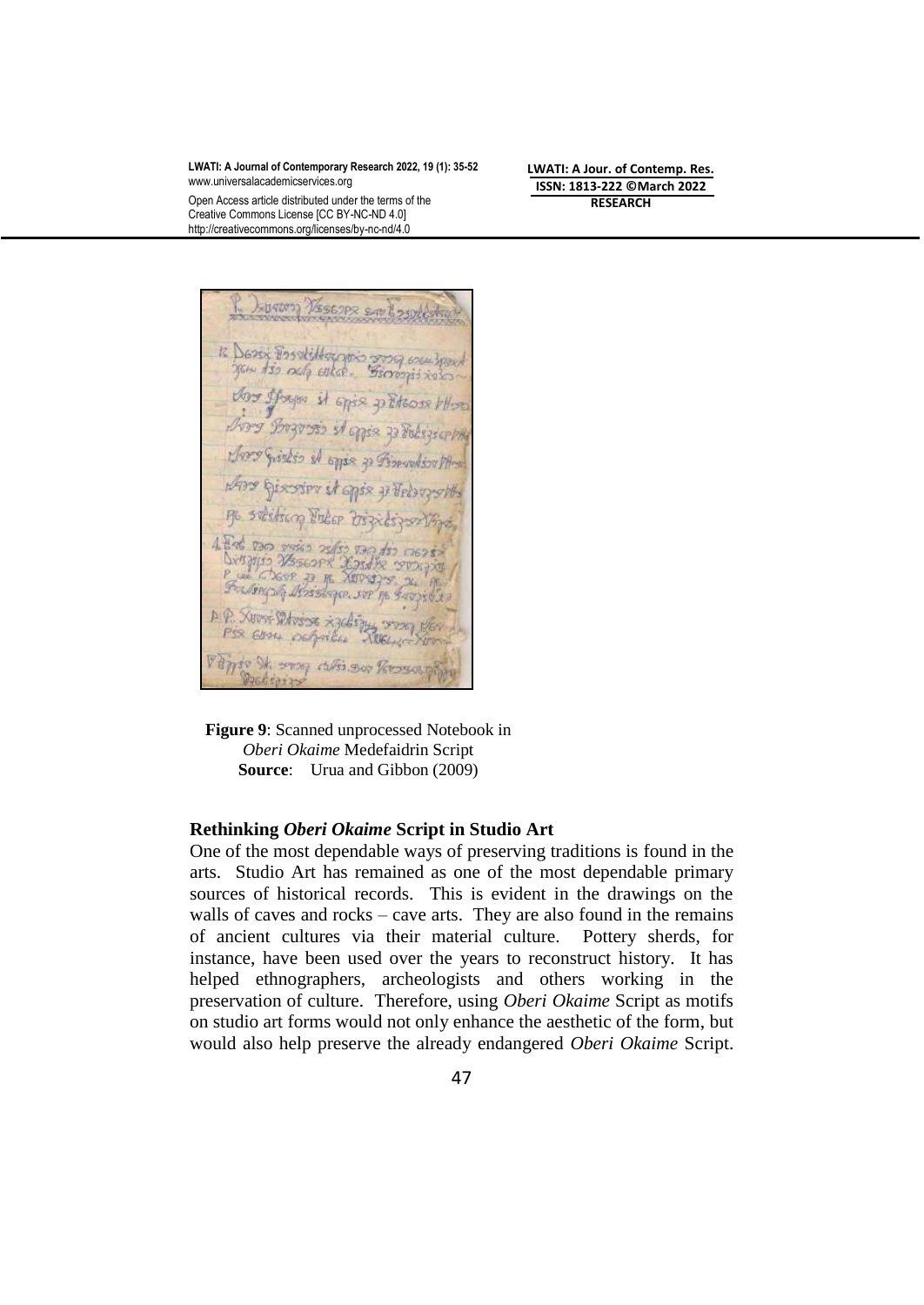The hitherto missed script among the people of Akwa Ibom State in particular and Nigeria in general could be made a household name through its occurrence and re-occurrence on studio art objects found in homes, offices, churches, mosques and shrines. Therefore, there should be a conscious rethink on the *Oberi Okaime* script. The rethink by artists should, of course, be about rejuvenating the script for use not just for the *Oberi Okaime* medefaidrin language but for embellishment on forms. Besides, the script has great potentials for enduring artistic, political, economic, social, cultural and religious statements.

It is unfortunate that many artists have lost sight of this repository of design inspirations. More disturbing is the seeming unending self afflicted cultural colonialism. Self afflicted in the sense that some Nigerian/African artists have chosen to dependent wholly on foreign concepts, ideologies, motifs and patterns for use in their art. This, perhaps, is due to the neo-cultural, and political colonialism and the continued hegemony of the West over African states. Nevertheless, some African artists have adopted the idea of natural synthesis. Therefore they have adapted materials from their local environments to motifs on their studio art forms. Some have used material cultural items. Bruce Onobrakpeya, for instance has derived inspiration from folk songs, folklores and folktales for his artworks. Younger artists such as Imo Udosen, Bassey Ndon, Clement Ekong and the legendry Victor Ekpuk have explored *Nsibidi* on their art. Tayo Adanika, Obiora Udechukwu, Benjo Igwilo have explored Uli, El Anatsui has explored Adinkra and has combined Adinkra, *Nsibidi* and uli. The various activities by the different artists have helped in keeping the explored signs, symbols and folklores alive, hence their seeming popularity. Unfortunately, this is not so for *Oberi Okaime* Script.

Interestingly, Johnson Effiong Ekanem and Clement Etim Ekong are just beginning to incorporate *Oberi Okaime* in their textiles and ceramic artworks respectively. See figures  $10 - 13$ . In the spirit of this advocacy, they are encouraging their students and established artists to join them in the cause as co-exponents.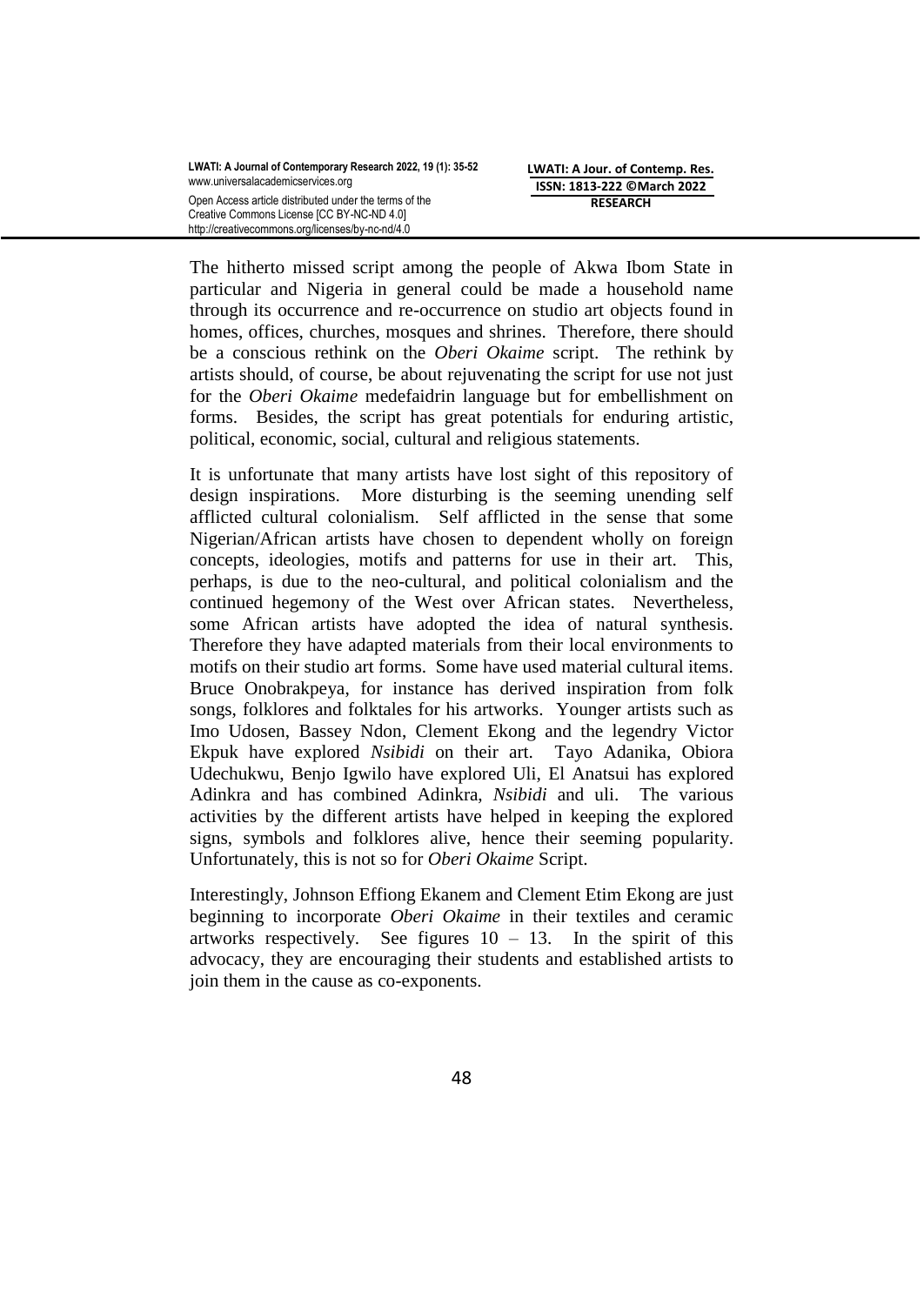**LWATI: A Journal of Contemporary Research 2022, 19 (1): 35-52**



**Figure 10**: Johnson Ekanem, Medefaidrin numeral design, zero to thirty, reflective and indelible inks, 45 cm x 45 cm, 2019 **Source:** The author (2019)

**LWATI: A Jour. of Contemp. Res.**



**Figure 11**: Johnson Ekanem, Medefaidrin upper case, marker inks and glitter glue, 45 cm x 38 cm, 2015 **Source:** The Artist Journal (2016)





**Figure 13**: Clement Etim Ekong "*Oberi Okaime* Alphabets 1" in the scroll's series; Ceramics; 35.5 cm x 44 cm x 6cm; 2013 **Source:** Domoseh Studios and Gallery (2013)

**Figure 12**: Clement Etim Ekong "*Oberi Okaime* Numerals 1" in the scroll's series; Ceramics; 29 cm x 27 cm x 53.5 cm; 2013 **Source:** Domoseh Studios and Gallery (2013)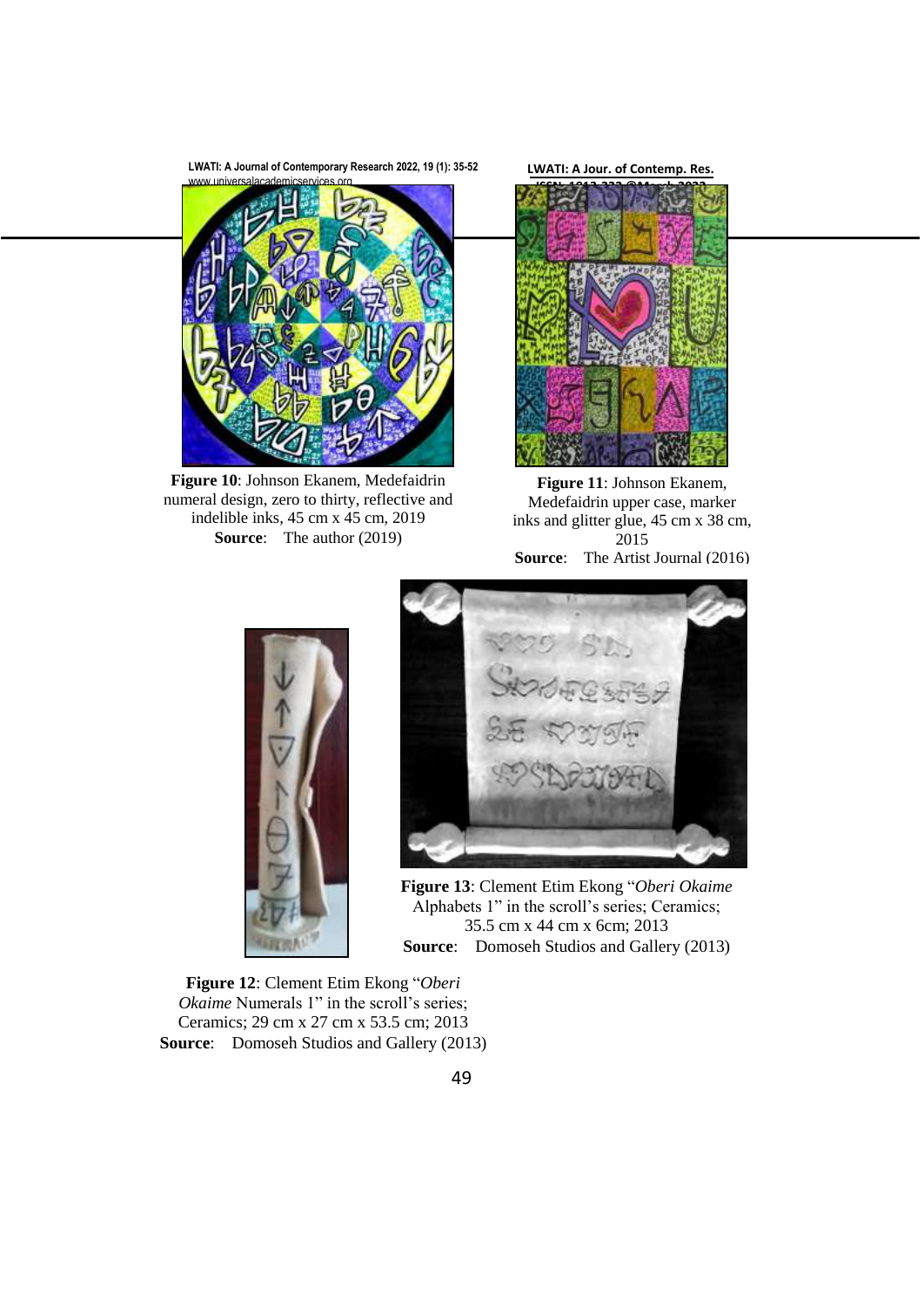**LWATI: A Journal of Contemporary Research 2022, 19 (1): 35-52** [www.universalacademicservices.org](http://www.universalacademicservices.org/) Open Access article distributed under the terms of the Creative Commons License [CC BY-NC-ND 4.0]

http://creativecommons.org/licenses/by-nc-nd/4.0

**LWATI: A Jour. of Contemp. Res. ISSN: 1813-222 ©March 2022 RESEARCH**

#### **Conclusion**

It is a seeming disservice for an African Indigenous Knowledge System (AIKS), *Oberi Okaime* Script that was invented since the early 1930s to begin to make its appearance on contemporary studio art forms in only recent times. This is not minding the indispensable aesthetic and communicative potentials of *Oberi Okaime* Script and the ingenuity of Nigerian artists. Therefore, this paper advocates that artists especially those of Uyo Art School should begin to consciously appropriate motifs and aesthetics of *Oberi Okaime* Script and incorporate same into studio art forms. Considering the aesthetics flamboyance of the script, it would be a reliable source of ideas for veritable visual statements in all the genres of Studio Art, viz, Ceramics, Glass, Graphics, Painting, Sculpture, Textiles and the hybrid art. It could also be exploited on craft and craft-en-art forms accordingly. As a means of communication which was used abinitio in schools for teaching (Adams, 24; Abasiattai, 98; Urua, 3; and Gibbon, np and; Ekong, 115) its aesthetics could be exploited for body decoration, wall decoration and stage design. It could also be used in clip art, emoticon and animation. The potentials of *Oberi Okaime* Script in studio art are enormous, hence, its advocacy.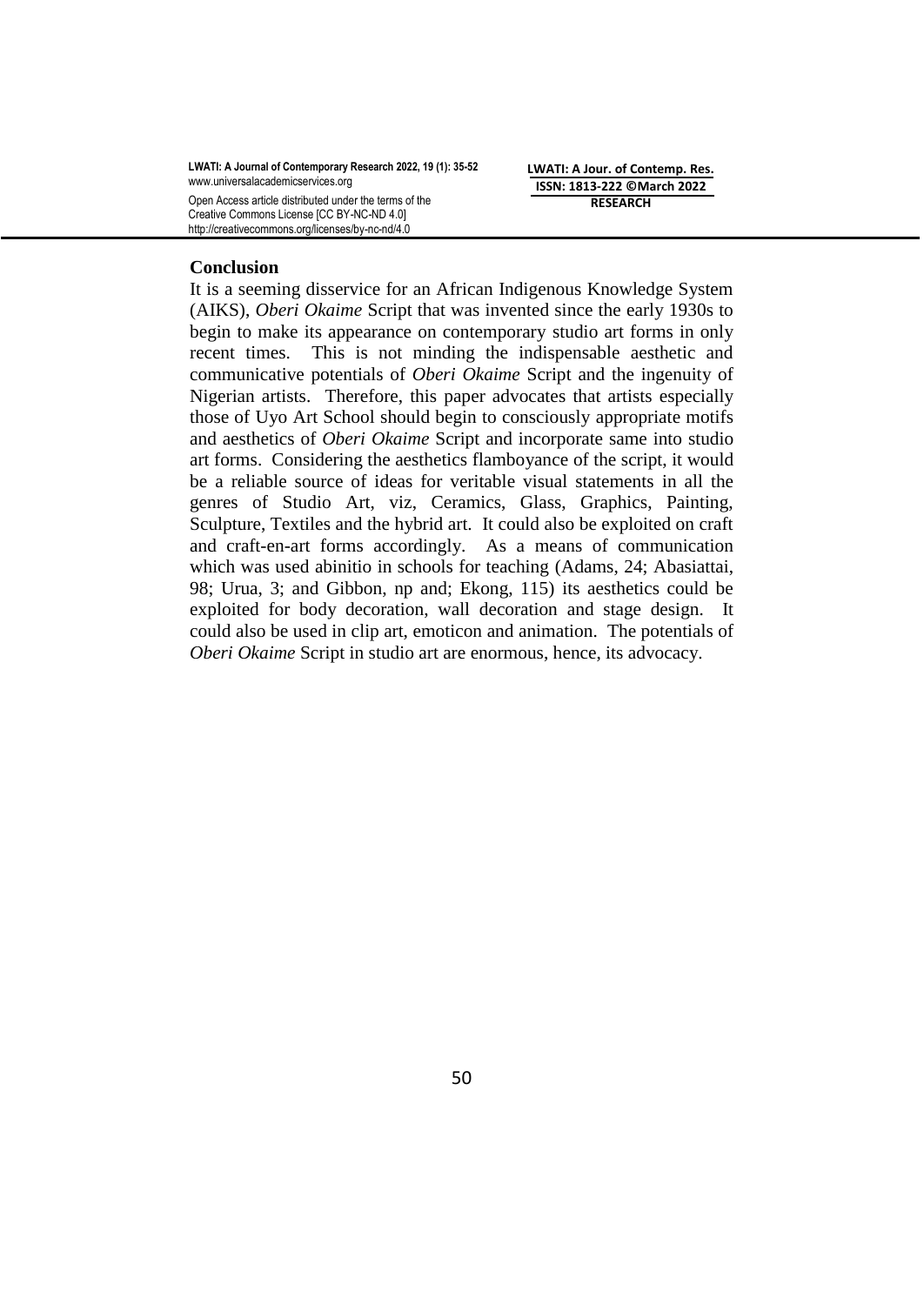http://creativecommons.org/licenses/by-nc-nd/4.0

**LWATI: A Jour. of Contemp. Res. ISSN: 1813-222 ©March 2022 RESEARCH**

#### **Works Cited**

- Abasiattai, M. B. The Ibibio *Oberi Okaime* The Tenth Wonder of the World. A Lecture presented at the First Faculty of Arts Distinguished Lecture Series. University of Uyo, Uyo; (2008).
- Abasiattai, M. B. The African Pentecost in Qua Iboe Church of Nigeria 1927 and after the outpouring of the Holy Spirit among the Ibibio of Nigeria.Pp.128; 130 – 131; (2008).
- Adams, R. F. G. *Africa: Journal of the International African Institute,*  xvii (1). Belgium: International African Institute. P. 26b (1947).
- Balogun, Adeola. The Indigenous Knowledge of Bronze Casting in Benin: Challenges and Innovative Growth for Sustainable Development. Abraka: Humanity Review. *A Journal of the Faculty of Arts,* Delta State University, Abraka, Nigeria. Vol. 7  $(2)$ . Pp  $1 - 12$ ;  $(2016)$ . Pp.  $288 - 234$ ;  $(2016)$
- Ekanem, Johnson Efiong. Adaptation of Oberi Okaime's 'Medefaidrin' Alphabets for textile Surface Decorative Designs. *The Artist Journal: A Journal of the Faculty of Environmental Studies*, University of Uyo, Uyo, Nigeria.Vol. 1 (3). Pp. 15 – 18; (2016).
- Ekong, Clement E. *Oberi Okaime's* Medefaidrine Language and Script: An Artistic Legacy Lost to Cultural Colonialism. *The Artist Journal (TAJ). A Journal of the Faculty of Environmental Studies,* University of Uyo, Uyo, Nigeria*.* Vol. 1 (1) Dec. Pp 114  $-126$ ; (2015).
- Nwankpa, Onyee N. Humanity and Humanities: Reconstructing Nigeria"s Indigenous Knowledge Systems. Abraka: Humanity Review. *A Journal of the Faculty of Arts, Delta State University, Abraka, Nigeria.* Vol. 7 No. 2, Pp 1 – 12; (2016).
- Osawaru, Ngozi Florence and Edegbe, Kennedy Omoruyi. Reconstructing African Indigenous Knowledge System into the Teaching of English Language in Africa. Abraka: Humanity Review. *A Journal of the Faculty of Arts, Delta State University, Abraka, Nigeria.* Vol. 7 No. 2, Pp 194 – 200; (2016).